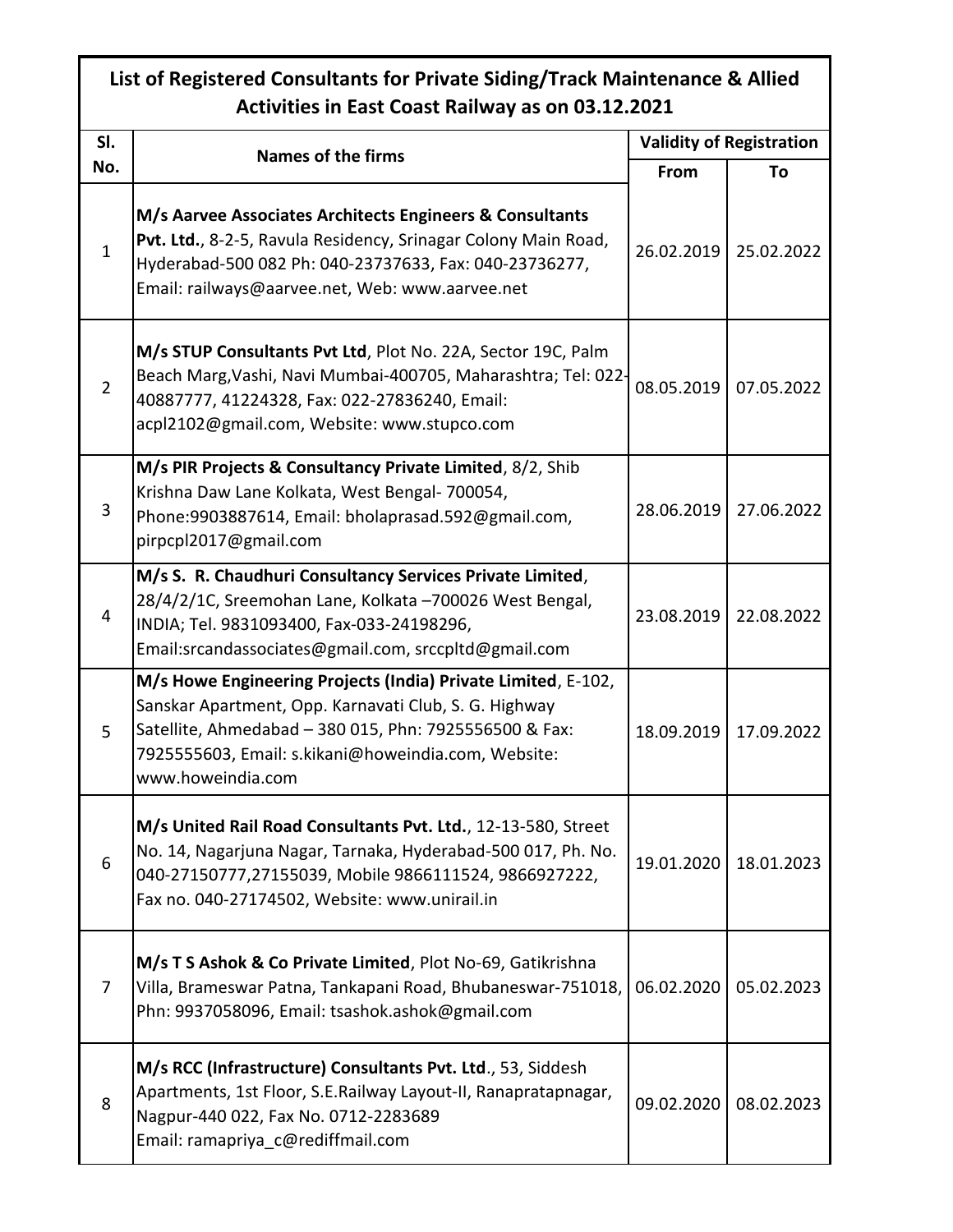| SI.No | <b>Names of firms</b>                                                                                                                                                                                                                                              | <b>Validity of Registration</b> |            |
|-------|--------------------------------------------------------------------------------------------------------------------------------------------------------------------------------------------------------------------------------------------------------------------|---------------------------------|------------|
|       |                                                                                                                                                                                                                                                                    | From                            | To         |
| 9     | M/s M. R. Tchnofin Consultants Private Limited, G-507, Kailas<br>Industrial Complex, Parksite, Vikhroli (W), Mumbai - 400079,<br>Tel.-91-22-25182678/ 32513768, Fax-91-22-25182678, Email-<br>mrtcpl@gmail.com / mrtcpladmn@gmail.com, Website:<br>www.mrtcpl.com. | 08.06.2020                      | 07.06.2023 |
| 10    | M/s Delhi Intergrated Multi-Modal Transit System Limited, 8th<br>Floor, Block-I, Delhi Technology Park, Shastri Park, Delhi-<br>110053, Email Id: hps.cjugh@dimts.in, info@dimts.in, Tel:<br>+911143090100, Fax: +911122170936, Web: www.dimts.in                  | 21.07.2020                      | 20.07.2023 |
| 11    | M/s Vatsa Rail Tech Consultancy Services, 7-1B, Aravali View,<br>Rail Vihar, Sector-56, Gurgaon-122002, Haryana, Email id:<br>sudeshvatsa@gmail.com, Phone: +911244264369,<br>+919971688857                                                                        | 13.08.2020                      | 29.08.2022 |
| 12    | M/s KVR Rail Infra Consultancy Services (I) Pvt. Ltd.,<br>Corporate office, F No. 602, Shalina Apartments, Vijaypuri,<br>South Lallaguda, Secunderabad - 500017<br>Email: kvrrics@gmail.com, Ph: 040-66806555, 66806554                                            | 24.08.2020                      | 23.08.2023 |
| 13    | M/s IRCON International Limited, Project Office:5th Floor,<br>OSHB Building, Sachivalaya Marg, Bhubaneswar-751001, Phone:<br>0674-2392181, Fax: 0674-2393181, Email: ircon.2069@icon.org                                                                           | 15.09.2020                      | 14.09.2023 |
| 14    | M/s S. M. Consultants, S. M. Tower, Plot No. 130, Mancheswar<br>Industrial Estate, Rasulgarh, Bhubaneswar - 751 010. Ph. No.<br>(0674) 2580682-85, Telefax 2580686, Web.:<br>http://www.smcindia.com, Email: support@smcindia.com                                  | 05.10.2020                      | 04.10.2023 |
| 15    | M/s Natashajoshi Administrative & Technical Unanimous Pvt.<br>Ltd., Plot No-5841, Chakeisiani, Near Mangalla Mandir,<br>Mancheswar, Bhubaneswar-751010, Email id:<br>bijayakumar1956@gmail.com, Phone: 9937738109                                                  | 11.11.2020                      | 10.11.2023 |
| 16    | M/s RITES Limited, Regional Project Office: Unit No.1122-1132,<br>11th Floor, DLF Cyber City, Infocity Road, Chnadaka Industrail<br>Estate, Patia, Bhubaneswar-751024, Phone no-0674-2652100,<br>Email: bbsrpo@rites.com                                           | 18.11.2020                      | 17.11.2023 |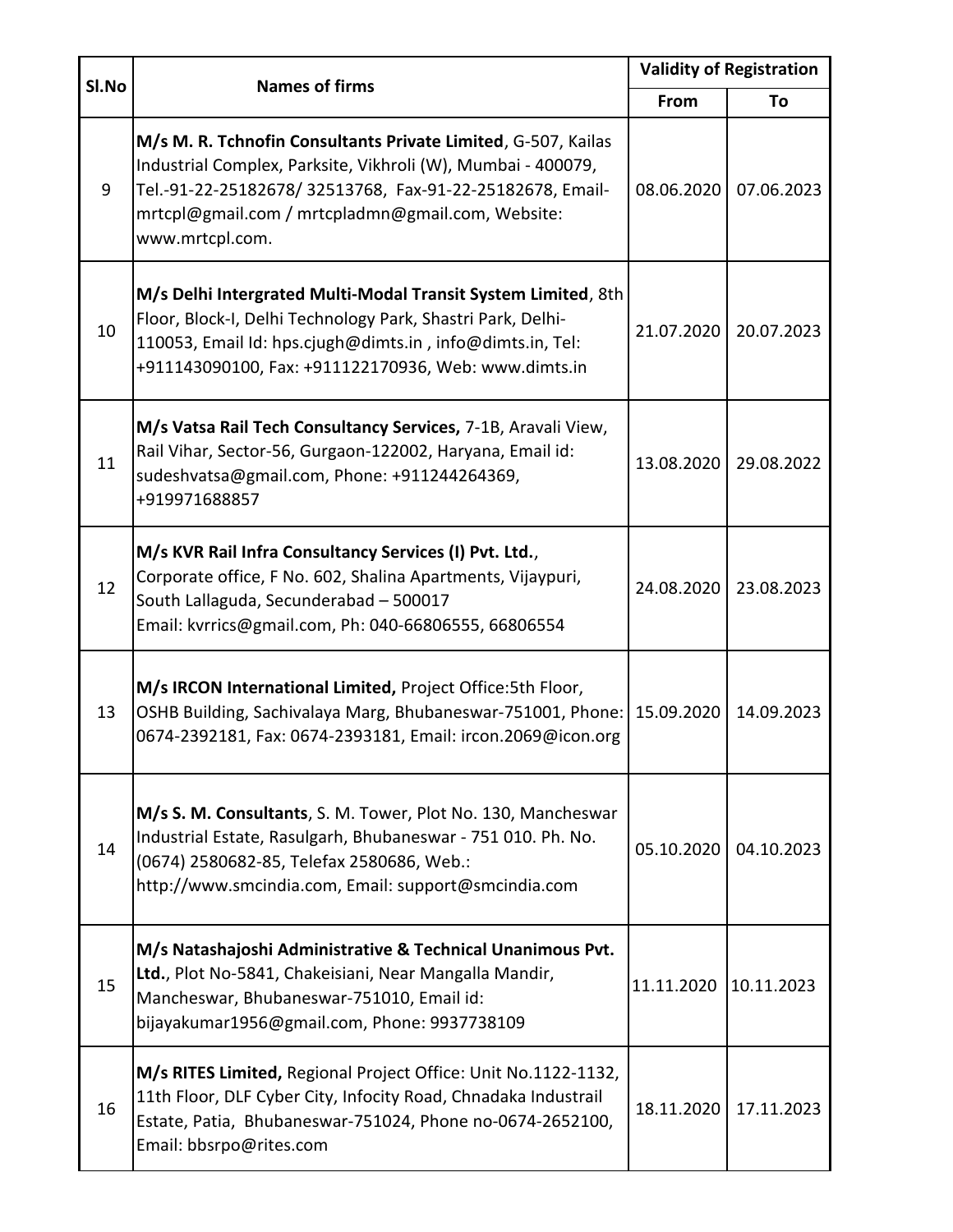| SI.<br>No. | <b>Names of firms</b>                                                                                                                                                                                                                                                                                                                                  | <b>Validity of Registration</b> |             |
|------------|--------------------------------------------------------------------------------------------------------------------------------------------------------------------------------------------------------------------------------------------------------------------------------------------------------------------------------------------------------|---------------------------------|-------------|
|            |                                                                                                                                                                                                                                                                                                                                                        | From                            | To          |
| 17         | M/s Cemfis India Private Limited, 4-46-11/8, F.No-2/3, G K<br>Mansons Pedawaltair Visakhapatnam, Andhra Pradesh, 530017,<br>Phone no: 9493906594, Email: cemfisindia@gmail.com.                                                                                                                                                                        | 01.03.2021                      | 29.02.2024  |
| 18         | M/s Verveta Projects Private Limited, C-20, 2nd Floor, Anand<br>Niketan, Chanakayapuri, New Delhi-110021; Phone no:<br>+911146011382, 9818121702, Email:<br>info@vervetaprojects.com, vasudha@vervetaprojects.com                                                                                                                                      | 22.04.2021                      | 21.04.2024  |
| 19         | M/s MBB Consultancy Services Pvt. Ltd., Shyam Deep, 79/2,<br>Dum Dum Park, Tank No.1, Kolkata-700055; Phone-<br>9831323988, Email: mbb62@rediffmail.com &<br>mbb consultancy@yahoo.co.in                                                                                                                                                               | 25.05.2021                      | 24.05.2024  |
| 20         | M/s Duracad Consultants Private Limited, F1.C-2/10,<br>Vanashree Bldg, Pl.No. 1&2, Sector-58-A,<br>Palm Beach Road, Nerul, Navi Mumbai, Thane, Maharastra-<br>400706, Email: adityakumarmittal@gmail.com                                                                                                                                               | 10.07.2021                      | 09.07.2024. |
| 21         | M/s United Technical and Economic Services Pvt. Ltd., B-4/003,<br>Satellite Classic Co-op, Hsg.Society., Caves Road, Jogeshwari (E),<br>Mumbai-400060, Phone:01125732481, Email:<br>delhi@unitesindia.com, united.technical123@gmail.com                                                                                                               | 29.06.2021                      | 28.06.2024  |
| 22         | M/s Indian Port Rail & Ropeway Corporation Limited, 1st<br>Floor, South Tower, NBCC Place, Bhisham Pitamah Marg, Lodi<br>Road, New Delhi - 110 003. Corporate office: 4th Floor, Nirman<br>Bhavan, Mumbai Port Trust Building, M. P. Road, Mazgaon (E),<br>Mumbai-400 010, Ph. No.: 022-6656 6335, Fax No.: 022-6656<br>6336, Email: mdiprcl@gmail.com | 18.07.2021                      | 17.07.2024  |
| 23         | K.J.Rao Associates, Diesel Loco Shed, Sector-3, Dist-Koraput,<br>Damanjodi-763008, Odisha, Phone no-9437094952, Email:<br>raokj2010@gmail.com                                                                                                                                                                                                          | 13.08.2021                      | 12.08.2024  |
| 24         | M/s Jai Jagannath Mobility Consultancy Pvt. Ltd.,<br>Plot No.362/2643/3570, Sishu Vihar, Patia, Behind Koel Campus<br>of KIIT, Bhubaneswar, Odisha -751024<br>Email:srivastava vp@rediffmail.com                                                                                                                                                       | 04.09.2021                      | 03.09.2024  |